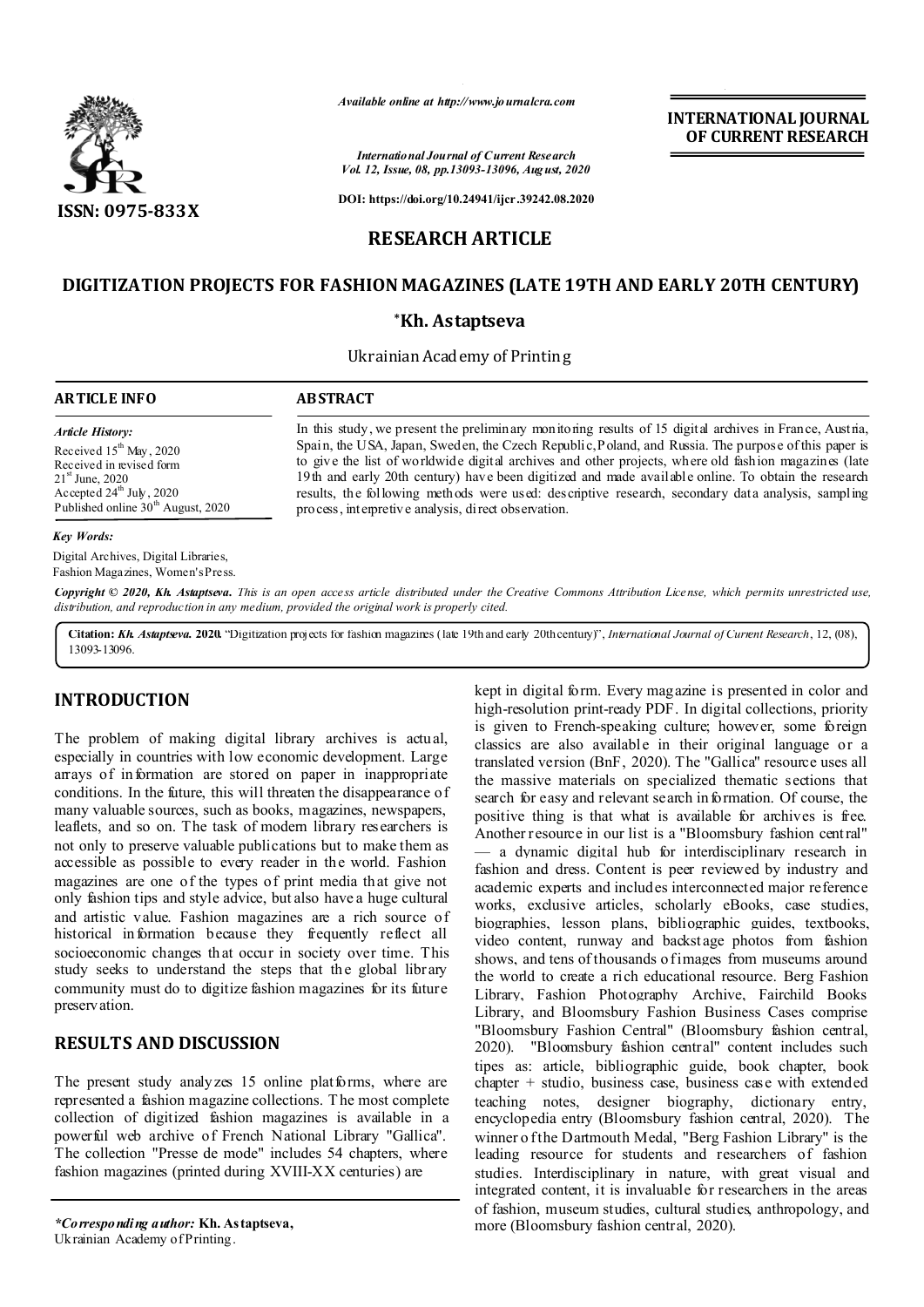Among all fashion magazine digital archives favorably di ffers from others "The Bunka Gakuen Library". It is widely known as a specialized library for fashion and clothing as well as being a learning, education and research support organization for students and faculty belonging to the school. It can also be utilized by off-campus users i f they are students or researcher in the same field (Bunka Gakuen University Library, 2020). The Library holds approximately 340,000 books. There are about 3,000 magazine titles, including back numbers, as well as a substantial number of both domestic and foreign fashion magazines (Bunk a Gakuen University Library, 2020). Well formed digital collection of old fashion magazines we can found at web resource the digital library of the "Biblioteca Nacional de España" ("Hispanic Digital Library"). It p rovides access free of charge to thousands of digitised documents, including books printed from the 15th to the 20th century, manuscripts, drawings, engravings, pamphlets, posters, photographs, maps, atlases, music scores, historic newspapers and magazines and audio recordings (Biblioteca Digital Hispánica, 2020; OMNIA, 2020).

# **Created in 2008, the objectives of the "Hispanic Digital Library" are:**

- To disseminate Spanish cultural heritage while assuring that our cultural legacy is protected and safeguarded.
- To fulfil the commitment to the European Union to help create the future European Digital Library, which will offer unique, multilingual online access to holdings in European cultural institutions.
- To become an essential tool for fostering research into our culture by enabling scholars and hispanicists to examine digitised holdings from anywhere in the world.
- To provide a tool for opening up partnerships with other Spanish and Latin American libraries (Biblioteca Digital Hispánica, 2020; OMNIA, 2020).

Not only libraries have a fashion magazine archives, but museums too. "Nordiska museet" in Stockholm tells the story of Nordic lifestyle and traditions from the 16th century onward, through furniture and interiors, fashion and jewellery, glass and porcelain. At "Nordiska musee"t there is a special collections library for cultural history and ethnology from the 1500s and onwards. There is literature that reflects the museum's activities, gives context to current topics and illustrates the rich collections. In the library there are close to forty shel fmeters o fbooks, periodicals, brochures and product catalogues. Illustrated on the web site in vertical timeline are some of the fashion journals that the "Nordic Museum's library" has in its collections. These fashion journals and many more can be read on site in the library (Nordiska museet, 2020). Some feminist resources like "The Arthur and Elizabeth Schlesinger Library" on the History of Women in America give acces to documents the lives of women of the past and present for the future and furthers the Radcli ffe Institute's commitment to women, gender, and society (Schlesinger Library on the History of Women in America, 2020). There are 61 Women's Magazines in library. Using the web-site menu on the left reader can view additional material related to this topic. Many of magazine collections are stored offsite and/or have access restrictions. Much resources are available online through Accessible Archives to users with a valid Harvard ID (Schlesinger Library on the History of Women in America, 2020).

In Western Europe we also have found a large array of digitized fashion magazines in "Austrian National Library" – the country's largest library and central memory institution. Readers can:

- Use the library service of a modern information centre.
- Discover the holdings and treasures from eight collections.
- Experience the State Hall and five museums with their exciting permanent and temporary exhibitions.

As a service-oriented information centre, the "Austrian National Library" offers its users access and professional advice on its own holdings (over 12.5 million objects) and also on international data pools. It also accepts commissions on scientific research, and operates documentation centres and service facilities, for example on literature specifically devoted to women's studies. Since the beginning of the digital age, a steadily increasing number of services have been handled online via the website of the Austrian National Library (Österreichische, 2020). The "Austrian National Library" is also authorised to collect and archive Austrian web publications or web publications with an Austrian connection, and to make these available for use. Furthermore, the library systematically selects and collects literature specifically concerning Austria but published in other countries, and literature on the humanities with special attention paid to works that are relevant to its own Departments (Österreichische, 2020). In Digital Reading Room we can In Digital Reading Room we can find an Alphabetical list of all electronically available newspapers and magazines about fashion (Österreichische, 2020). "Century Past" h as 3 digital collections, with links to many thousands of books, magazines, articles, maps, podcasts and images. They are all organized for browsing by subject. These digitized materials are hosted by reputable websites, and they're free to use (Century Past, 2020).

The 90-webpage "Century Past Library" has thousands of nonfiction books on dozens of subjects, which people can read online or download. Most books were recommended in H.W. Wilson's Public Library Core Collection, widely used by librarians as a guide for purchasing (Century Past, 2020). The "Magazine" pages at "Century Past Library" h ave the archives of over 200 magazine titles, often including the most current issues. We also have a page for online newspapers and newspaper archives, in the U.S. and some other Englishlanguage countries (Century Past, 2020). At "Century Past" an old fashion magazines are online free. Magazine archive includes 200+ titles in PDF to read online free or download (Century Past, 2020). Century Past has four webpages of links to free magazines archived at other sites, including "Google Books", "Internet Archive" and "M agazineLIB". You can use these Magazine Category links to explore the selection (Century Past, 2020). Founded in 2008, "HathiT rust" is a notfor-profit collaborative of academic and research libraries preserving 17+ million digitized items. HathiT rust offers reading access to the fullest extent allowable by U.S. copyright law, computational access to the entire corpus for scholarly research, and other emerging services based on the combined collection. "HathiT rust" members steward the collection — the largest set of digitized books managed by academic and research libraries — under the aims of scholarly, not corporate, interests. "HathiT rust Digital Library" preserves and provides lawful access to the 17 million digitized items.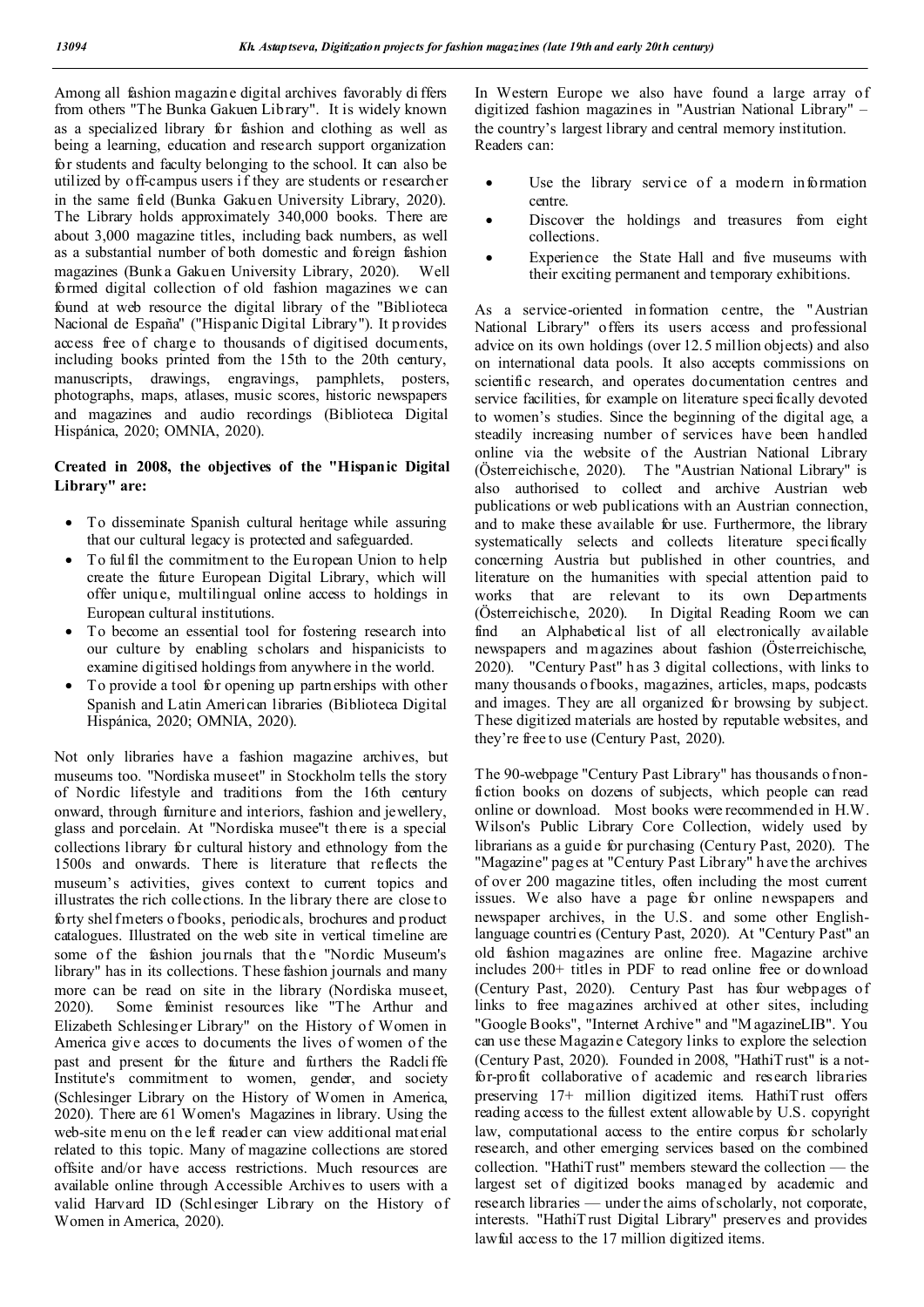Using advanced full-text search, advanced catalog search and search tips we can find by title a lot of old fashion magazines (Hathi Trust, 2020). "Federacja Bibliotek Cy frowych (FBC)" is the only national cross-domain aggregator in Poland. It currently works with over 130 Polish data provid ers that give FBC automated access to their data via mechanisms like OAI-PMH. Data of 49 FBC data providers are also delivered to Europeana. Providers are digital libraries, digital museums, institutional repositories. The majority of providers are regional digital libraries, which are hosting data for several institutions from their region. FBC is one of the largest aggregators for Europeana, currently providing more than 2.1 million records to Europeana from hundreds of individual institutions (Federacja Bibliotek, 2020). Newspapers and catalogues for the fair sex from the first half of 20th century, are undoubtedly the strong point of libraries belonging to the "Digital Libraries Federation". There are really many of them, and what is more, they definitely outstand against a background of other publications because of plurality and attractiveness o f their illustrations. Fashion magazines in FBC are placed to collection named " Fashionable lady". It consists of 5 positions: Bluszcz , Woman in the World and in her Home, Paris fashion, My friend, Week of fashion and literature (Federacja Bibliotek, 2020).

"The Vogue" Archive is an exclusive partnership between "ProQuest", "Vogue", and "Condé Nast" (the global publisher of "Vogue") to present the full run of the American "Vogue", 1892 to present, for the library market. Every page, cover, advertisement, image, and fold out is indexed, searchable, and viewable in beauti ful high-resolution color (The Vogue Archive, 2020; ProQuest, 2020; ProQuest, 2020). More than 400,000 pages are included, constituting a treasure trove of the work from the greatest designers, photographers, stylists and illustrators of the 20th and 21st centuries. The Vogue Archive is both an essential primary source for the study of fashion and a unique record of American and international popul ar culture (The Vogue A rchive, 2020; ProQuest, 2020; ProQuest, 2020). The database will allow fashion design and photography students to find inspirational images, but will also cater for academic study. Fashion marketing students will be able to research the history of a brand identity by viewing every advertisement for a brand such as Revlon, Coty, Versace, or Chanel between specified dates. Researchers in cultural studies and gender studies will be able to explore themes such as body image, gender roles, and social tastes from the 1890s to the present (The Vogue Archive, 2020; ProQuest, 2020; ProQuest**,**  2020).

"ProQuest's" unique partnership with "Condé Nast" means that the latest issue will be added each month with no embargo period. Users can conduct powerful searches to reveal results in all text, captions, and titles throughout the magazine, including advertisements, covers and fold-outs (The Vogue Archive, 2020; ProQuest, 2020; ProQuest**,** 2020). Polish digital university library in Łódz and public digital library in Chelm also give us free Access to archives, where we can find old fashion magazines by using an advanced full-text search, advanced catalog search and search tips (Biblioteka Cyfrowa Uniwersytetu Łódzkiego, 2020; Chelmska Biblioteka Publiczna, 2020). In Czech Republic we also found "Digitalna knihovna", the digital library which offers digital documents through the Kramerius system and contains both free and copyrighted works of various genres in a web interface with access to multiple digital libraries in the Czech Republic.

The Digital Library Web Design provides a simple and understandable way to work with digital documents. The Digital Library is operated by the Moravian Library in Brno. The documents are referenced from the Union Catalogue of the Czech Republic and "Digitalna knihovna" library catalogue Vufind. T he link leading to digital copy is named like Digital document. Here we can find digitized old fashion magazines in collection of periodicals (Moravská, 2020). In Russia exists only one private web-archive of antique magazines, newspapers and posters. "Andcvet.narod.ru" archive is made by single person. It contains a plenty of Russian old fashion magazines in free acces. But there is no information in web about founder of this resource (Moravská, 2020).

#### **Conclusion**

In conclusion, we can say that all online sources that contain digitized archives of fashion magazines published before the 1950s of the twentieth century are divided into:

### **National libraries**

- BnF. La Bibliothèque nationale de France. Gallica (France)
- Österreichische Nationalbibliothek (Austria)
- Hispánica Digital Library. Biblioteca Nacional de España (Spain)

#### **University libraries**

- Bunka Gakuen University Library (Japan)
- Biblioteka Cyfrowa Uniwersytetu Łódzkiego (Poland)
- Schlesinger Library on the History of Women in America (USA)

#### **Regional libraries**

- Moravian Land Library in Brno (Czech Republic)
- Chelm Library Publiczna im. Marii Pauliny Orsetti (Poland)

#### **Museum libraries**

Nordiska museet (Sweden)

### **Digital Library Associations:**

- Federation of Digital Libraries (Poland)
- HathiT rust Digital Library (USA)
- Century Past . Free Online Books & More (USA)

#### **Specialized digital archives of fashion magazines:**

- The Vogue Archive (USA)
- Bloomsbury fashion central (USA)

#### **Private online archives**

Andcvet.narod.ru (Russia)

Thus, it can be argued that the problem of digitizing fashion magazines and combining them into a collection for free online access is best solved in France, Austria, and Spain. In these countries, this issue is on a state level.